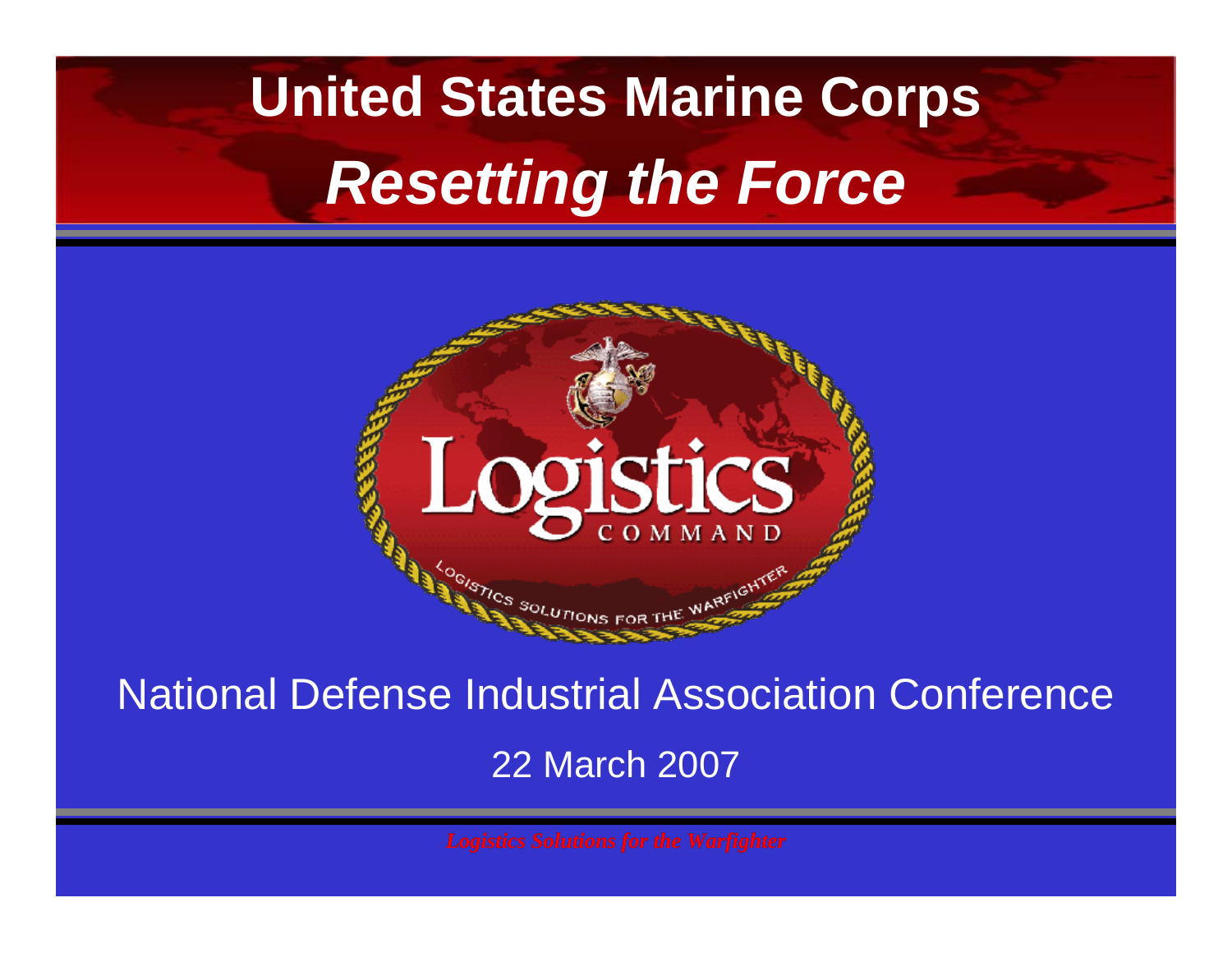

### **Reset the Force Purpose & Definition**

Restore unit capability to execute future missions by providing maintenance and Restore unit capability to execute future missions by providing maintenance and supply efforts to restore and enhance combat capability to units and prepositioned supply efforts to restore and enhance combat capability to units and prepositioned equipment used in the GWOT. equipment used in the GWOT.

*Replace attrited equipment with new…*







*Apply new technologies to enhance capabilities…*

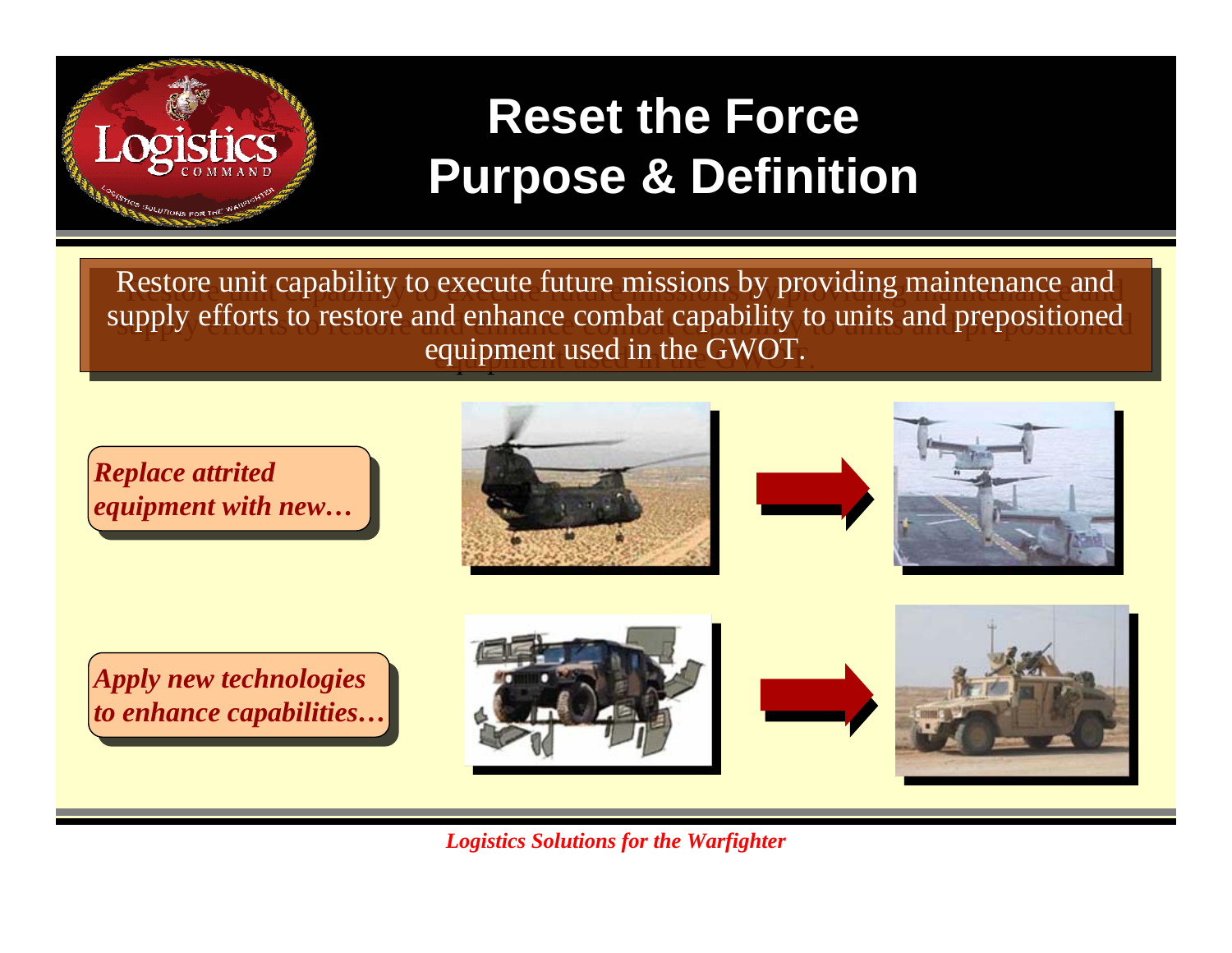### Logistics

### **Logistics Command Mission**

#### Integrated Logistics/Supply Chain Integrated Logistics/Supply Chain and Distribution Management and Distribution Management





Depot Level Maintenance Depot Level Maintenance Management Management

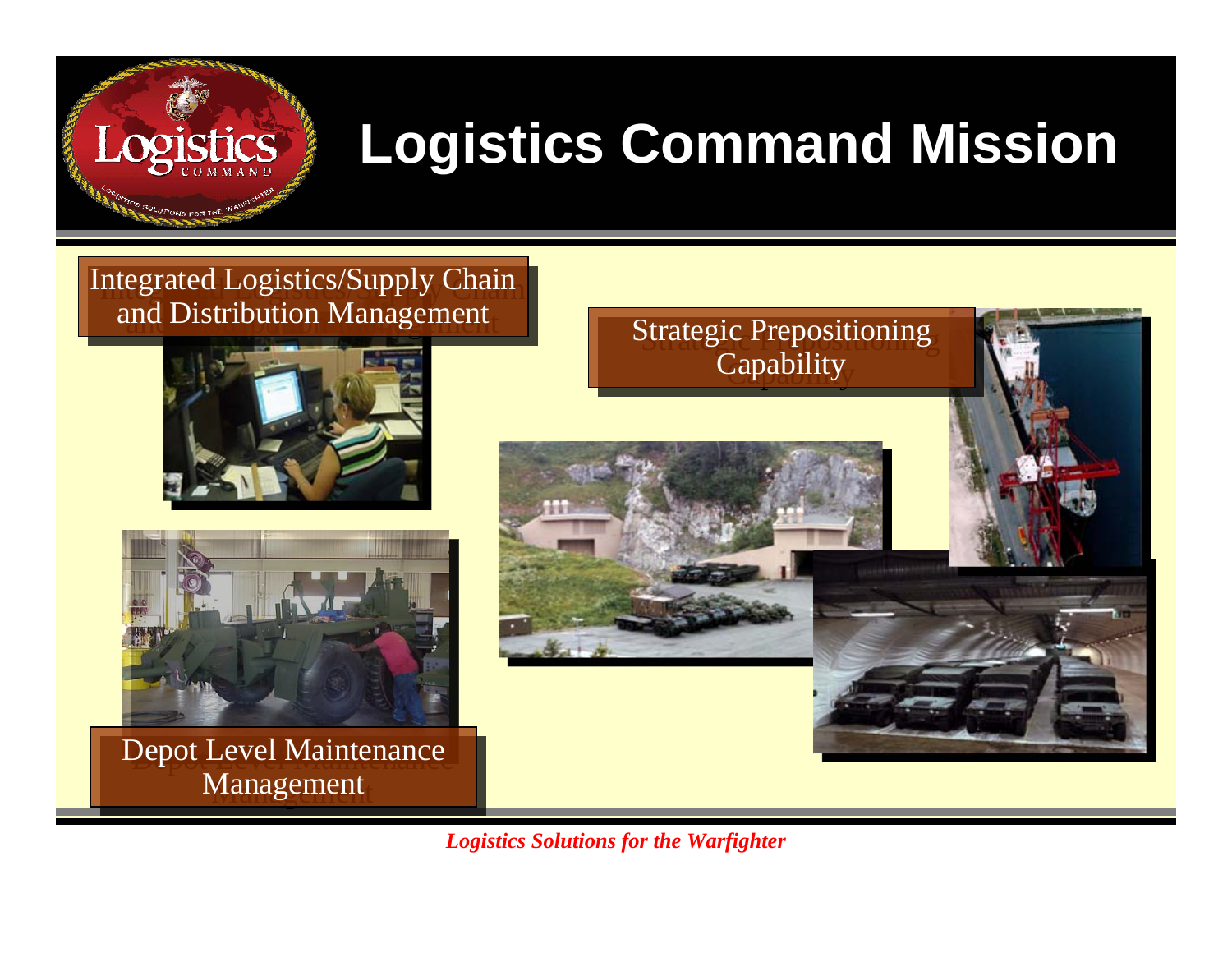### **Equipment Hardening**

- **Rapid prototyping and Rapid prototyping and proofing proofing**  $\bullet$ 
	- **LAV-A2 Upgrade LAV-A2 Upgrade**
	- **M1114 Frag-5 Kits M1114 Frag-5 Kits** •
	- **Mine Roller Mine Roller**•
	- **HEAT HEAT** •

Logistics





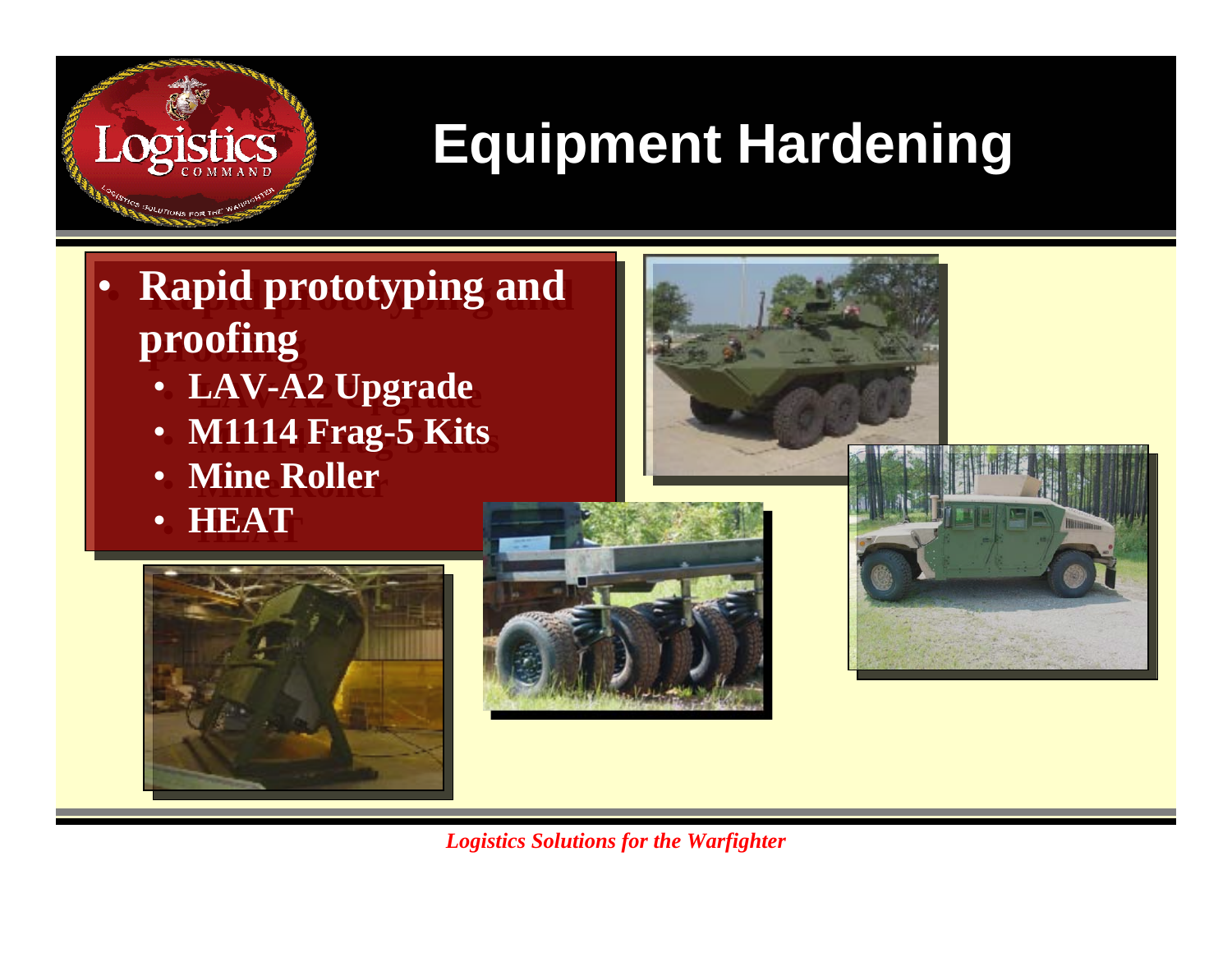# **Vehicle Hardening**

 **Logistics Command Logistics Command Marines and Civilian Marines and Civilian Marines provide: Marines provide:** •

Logistics

- **Marine Armor Kit Marine Armor Kit**
- **Deployment of Armor Deployment of Armor Installation Teams to Installation Teams to support forward units support forward units**
- **Explosive Resistant Coating Explosive Resistant Coating**

**Innovative and** 

**effective solutions** 

**that SAVE LIVES**



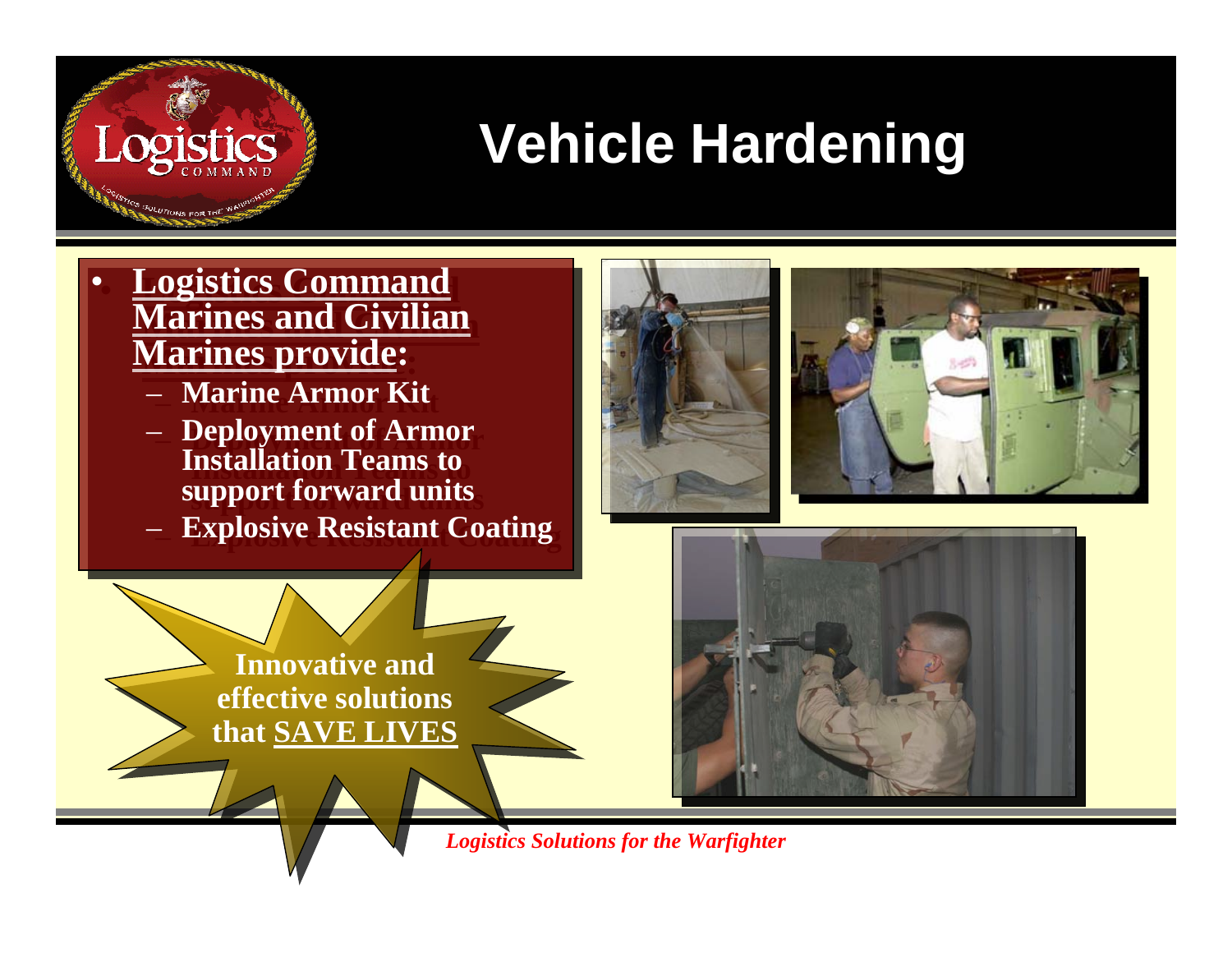### **Mojave Viper Support**

- **Unique and economical surge capability Unique and economical surge capability**
	- **Support in coordination with op tempo Support in coordination with op tempo**
	- **Restore and preserve critical training assets Restore and preserve critical training assets**
		- **HMMWV HMMWV**
		- **MTVR MTVR**

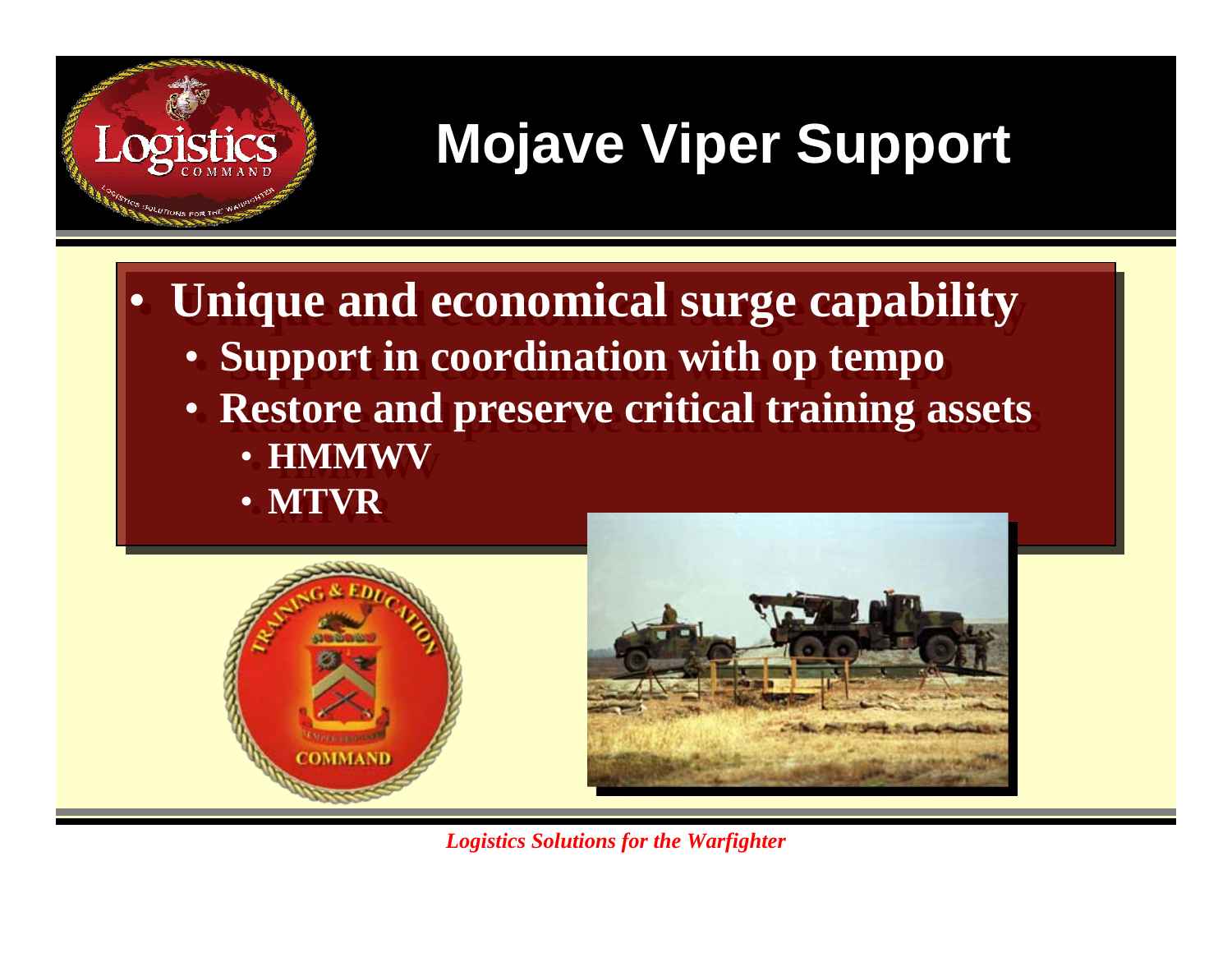# Logistics

TICS SOLUTIONS FOR THE

#### **Readiness**

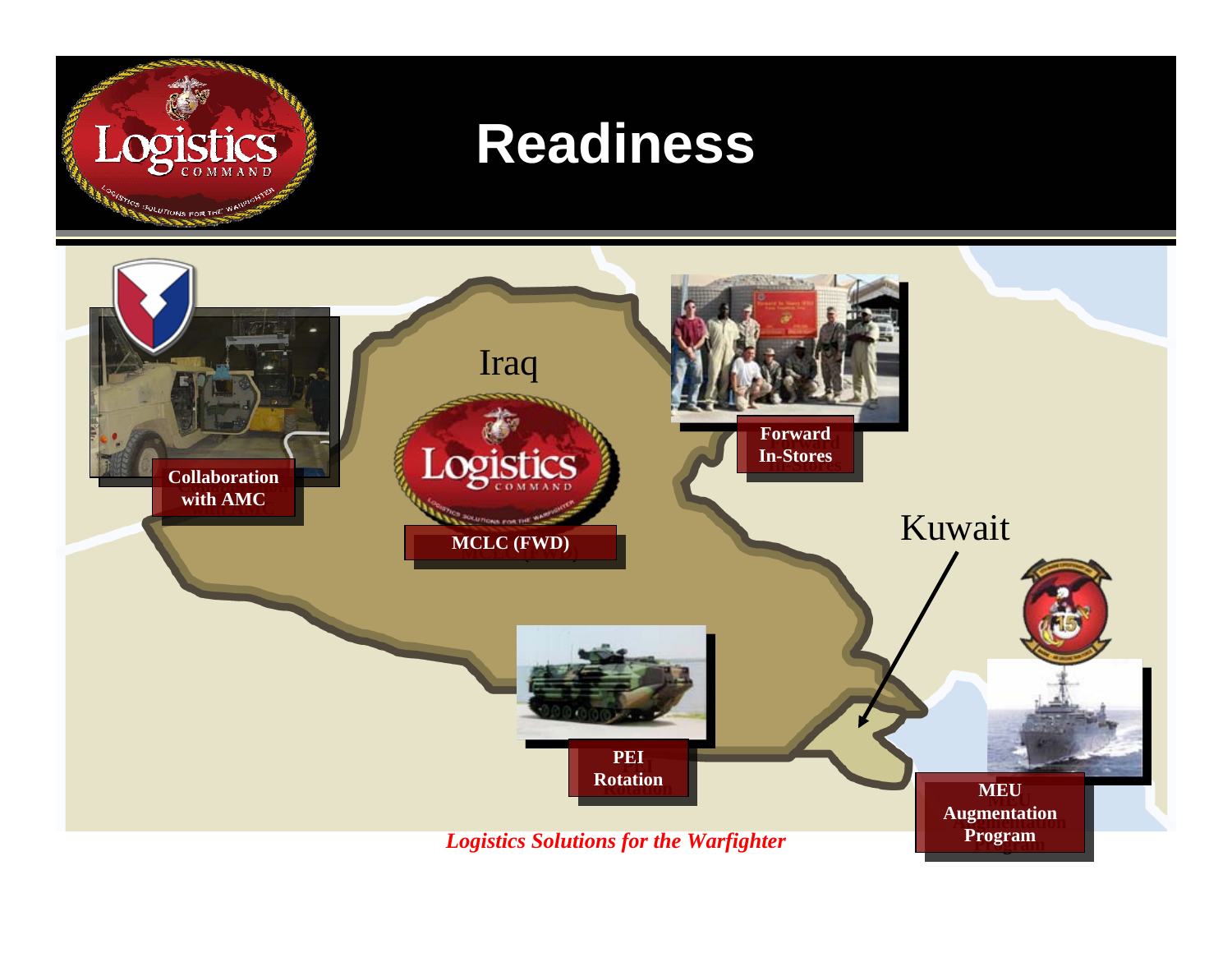### **Resources and Acquisition**

#### **Baseline Budget: \$1.5 – Baseline Budget: \$1.5 – 2.0B 2.0B**

**Logistics** 

### **Upgraded Systems Upgraded Systems**

## **Enhanced Capabilities Enhanced Capabilities**

### **Combat Loss Replacements Combat Loss Replacements**

#### *Logistics Solutions for the Warfighter* **Supplemental YTD \$10.2B Supplemental YTD \$10.2B**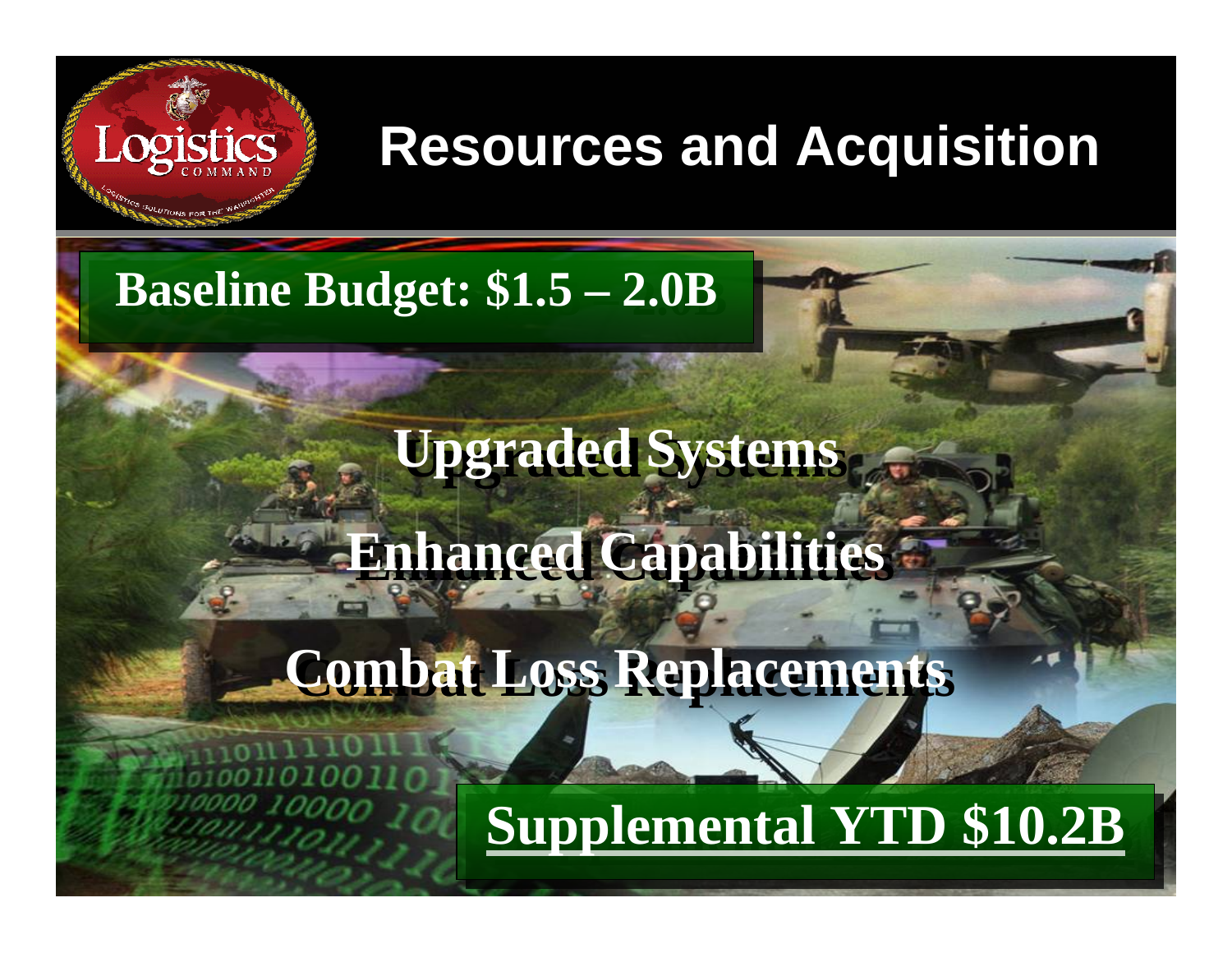### Commandant of the Marine Corps Priorities



**DISTICS SOLUTIONS FOR THE WAS** 

*Logistics Solutions for the Warfighter*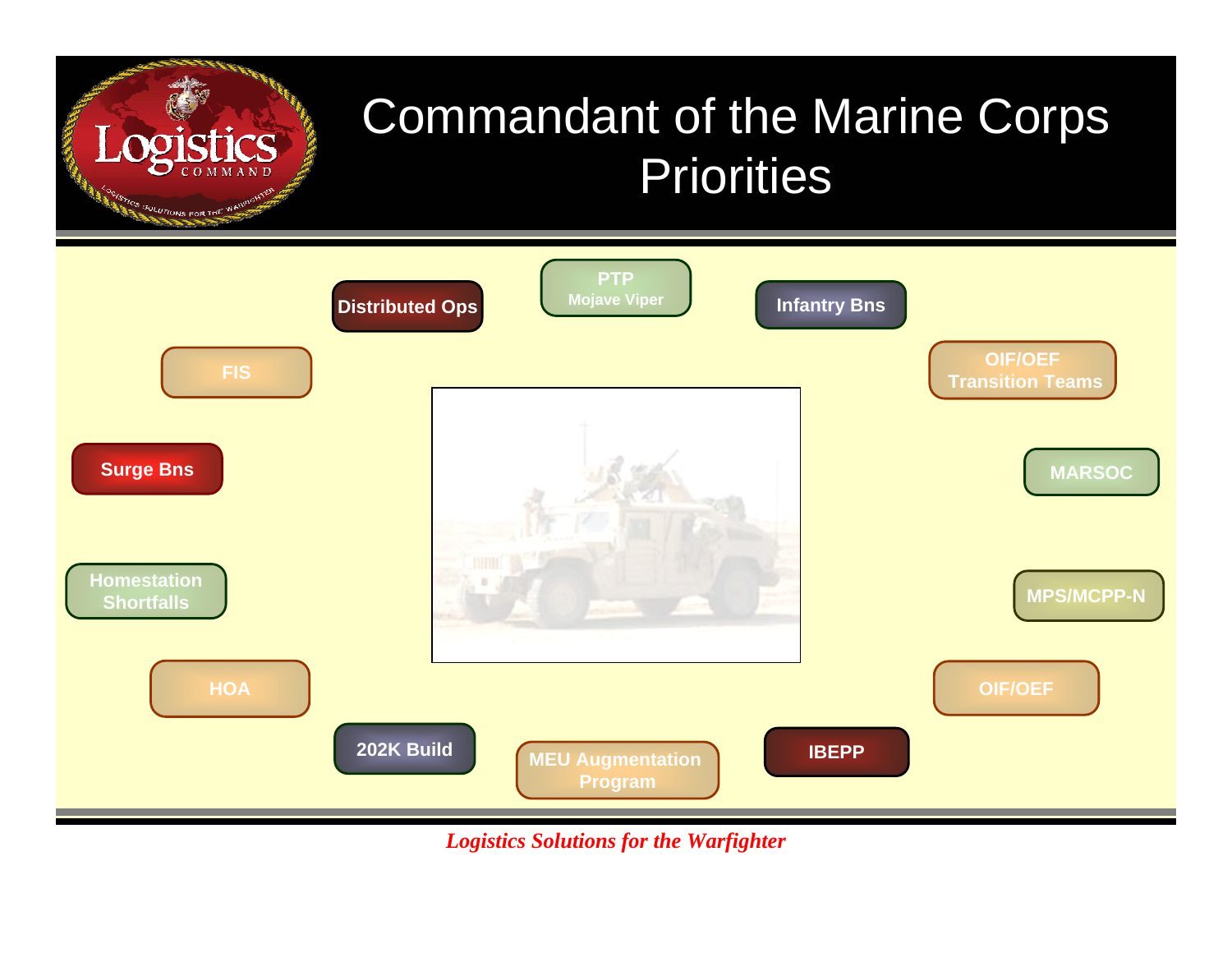



- $\sqrt{\text{Reset}}$  is essential and on track  $\checkmark$  Identical for Reserve and Active Duty units  $\checkmark$  Reset is a small and shrinking component of supplemental request
- 9Reset **is not** a static estimate